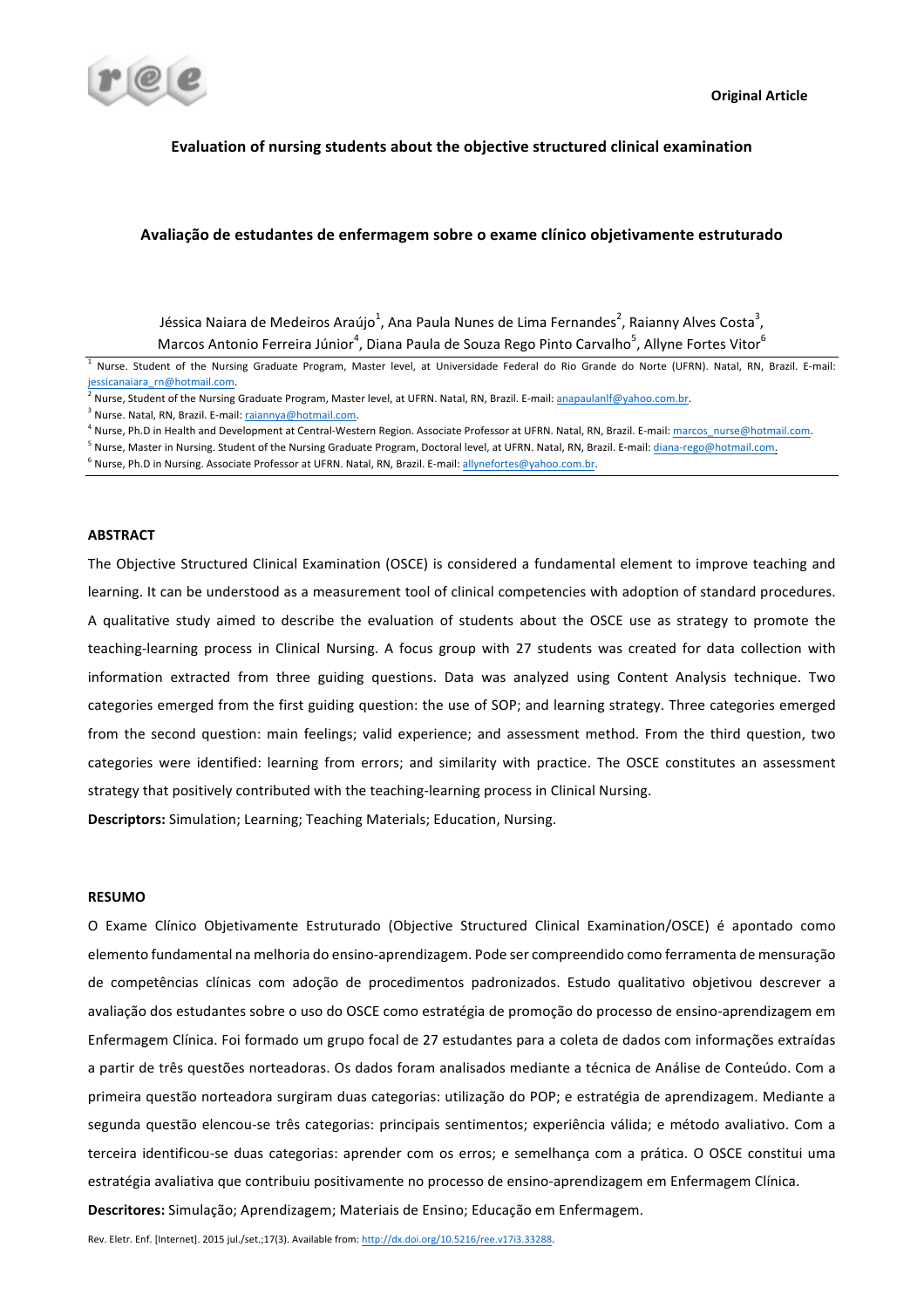# **INTRODUCTION**

The nursing teaching-learning process should stimulate health attention practices and establish a critical-reflexive education, with acquisition of knowledge, abilities and attitudes to make students capable to act in hospital practices. Thus, it is essential for curriculum of nursing courses to consider practice and theoretical activities<sup>(1)</sup>.

There is a strong tendency of early insertion of students in practical actions, as in a learning setting, they experience difficulties to remember knowledge obtained in theoretical classes and they feel insecure to apply it into practice. This problem comes from the dissociation between clinical learning and environment/situation in which it will be applied<sup>(2)</sup>.

The Objective Structured Clinical Examination (OSCE) is pointed out as a fundamental element to improve teaching and learning. It is a tool to measure clinical competencies with adoption of standard procedures. Besides, it recovers previous knowledge acquired by students, amplifying leaning opportunities in a clinical setting $^{(3)}$ .

The OSCE was first applied in medicine in 1975 by Harden, especially in United States<sup>(4)</sup>. More recently, in nursing courses, it is used in other countries, as Chile, Egypt, Ireland, United Kingdom and United States<sup> $(1,5-9)$ </sup>. In Brazil, this strategy is firstly used in medicine, in a faculty at Marília. In pharmaceutical courses, it was firstly used at the northeast in 1990<sup>(3,10-11)</sup>. It recently started to be used in nursing, following experience reports in which OSCE was applied in a university at Rio Grande do Norte state $^{(12)}$ .

To simulate real clinical cases in academic training means to broaden a problematizing focus that helps, overall, learning construction<sup>(3)</sup>. As a way to acquire knowledge, the use of OSCE becomes important, once professors position students in front of real situations for decision making and nursing conducts. It consists of a way to evaluate their clinical rationale. It is structured in stations, in which a pre-determined time for its development in presented, forming a circuit where students are in a rotation and simultaneous way to multiple subjects, in which themes depend on learning  $objects^{(1,13)}$ .

As a methodological instrument to execute the OSCE, the Standard Operational Protocol (SOP) exposes each sequential step that the student should follow. The intention is to guide procedures development and clarify doubts. SOPs should be updated and followed by students in standardized ways  $(14)$ .

Laboratory simulations with the OSCE promote an approximation with real situations that will be experienced in health attention environments. Thus, it is fundamental to comprehend the use of this strategy as a learning-teaching tool. This comprehension can serve as guide to use the strategy in the student training process. The lack of studies in Brazil assessing the OSCE use in the training of professional nurses is noticed.

Facing this strategy use, the following research question arises: What is the student's evaluation about the OSCE used as strategy to improve the teachinglearning process?

Thus, this study aims to describe student's evaluations about the OSCE used as promotion strategy for the teaching-learning process in Clinical Nursing.

### **METHODS**

This is a descriptive qualitative study about the evaluation of OSCE on teaching and learning Clinical Nursing in a nursing undergraduate course of a public university located in northeast Brazil. This study was conducted at the Nursing Department of the referred university. 

The population was composed by 46 students from the seventh period of the Nursing undergraduate course, who had completed the Clinical Nursing discipline that adopted the OSCE since 2013 as teaching strategy and learning evaluation. In the occasion, a focus group was created for data collection. Students were included if they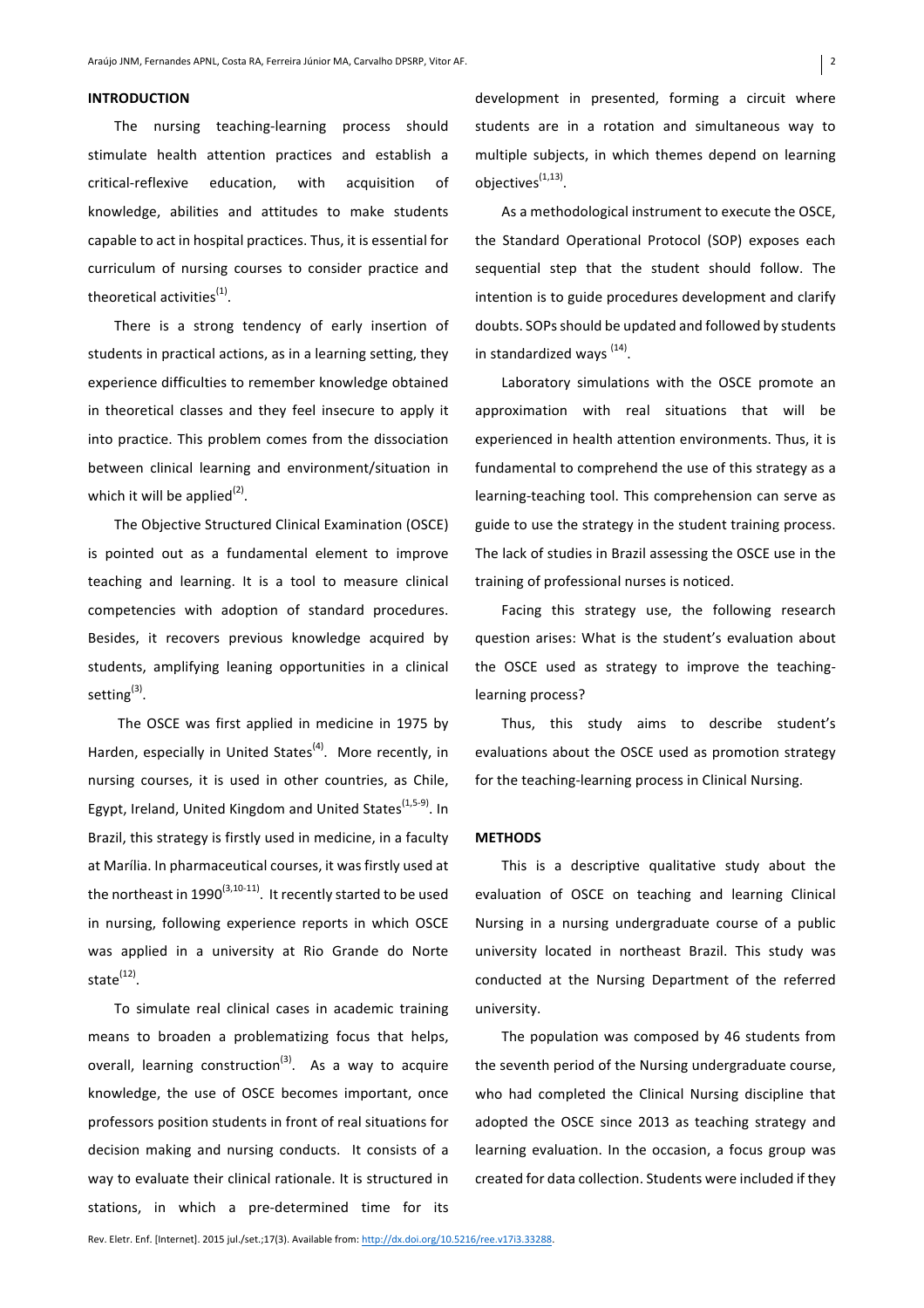had completed the referred discipline during the period 2013.2 and accepted to participate in the research.

Students were excluded if they were absent at the data collection day and if they did not participate in the evaluation using the OSCE. The sample was intentionally formed once subjects were chosen in accordance with the study's aims. It was constituted by the students who accepted to participate in the focus group and signed the Free Informed Consent and the Authorization Term for voice use, obtaining a total of 27 participants denominated subjects $^{(15)}$ .

Data collection was in August of 2014 using questions about the proposed theme that guided the focus group activities. The lines were recorded and analyzed after. Guiding questions were elaborated in accordance with the study's objectives, to learn about: 1) OSCE: What is your opinion about the application of this teaching strategy in Clinical Nursing? 2) How was your experience? 3) Do you think you obtained or will obtain a better performance in practical hospital activities with the use of this strategy? How?

Data were analyzed through Content Analysis technique, including the following steps: pre-analysis, inference and interpretation. It should be noticed that categorization happened posteriorly $(16)$ . Determinations from the Resolution  $n^{\circ}$  466/2012 of the National Health Council were obeyed<sup>(17)</sup>. The study obtained approval of the Ethics in Research Committee under the protocol nº 617.576 and CAAE nº 28667714.3.0000.5537.

# **RESULTS**

Participants were initially asked about what was the OSCE, although this was not one of the guiding questions, it was a way for researchers to introduce them smoothly into the discussion and let them more secure during next questions. The following answer was obtained by most participants: The OSCE would be a practical way to assess our knowledge, to test what we learned in theory to put *into practice.* 

The first question was about their opinion in relation the use of OSCE as teaching strategy in Clinical Nursing, a subject treated in the Clinical Nursing discipline, in which OSCE is applied. With this question, two categories arose and they were demonstrated in Chart 1, below.

**CATEGORIES ANSWERS SOP utilization** It is fundamental, because we felt the difference, in this period we had some sort of practical test, I don't know *if* it was the OSCE itself, and we felt the difference that makes to not have a SOP that is the standard *operational procedure for us to follow those rules in accordance with what is preconized. It is fundamental, it was difficult without this SOP for the OSCE development (Subject 3)* The care gets way more organized, because you structure in your head what you are going to do and how to do *it,* what you can ask, so it is way easier for us to do this organization in accordance with the SOP. (Subject 5) *In* this case, there are also some negative points, because it is a lot of memorizing. (Subject 6) **Learning strategy** *Regarding the OSCE, it is valid for us to learn and really fix what was taught in the classroom. (Subject 7)* The OSCE is really valid, but it shouldn't be an evaluation way, it can be inserted, but without counting grades, *because* it totally messes up with the emotions and especially for those who do not know how to deal under *pressure. (Subject 8) I* think this is something really relative, because if it's not under this pressure, we don't care, it needs to have a *lot of discipline. (Subject 17)* The OSCE ends up being an experience, because in the practice we will deal with this kind of pressure, so in the *OSCE we are also under pressure. (Subject 23)* The OSCE is a very important tool for our learning.(Subject 16)

**Chart 1.** Categories of answers to the question: OSCE: what is your opinion about the application of this teaching strategy in Clinical Nursing? Natal, RN, Brazil, 2014.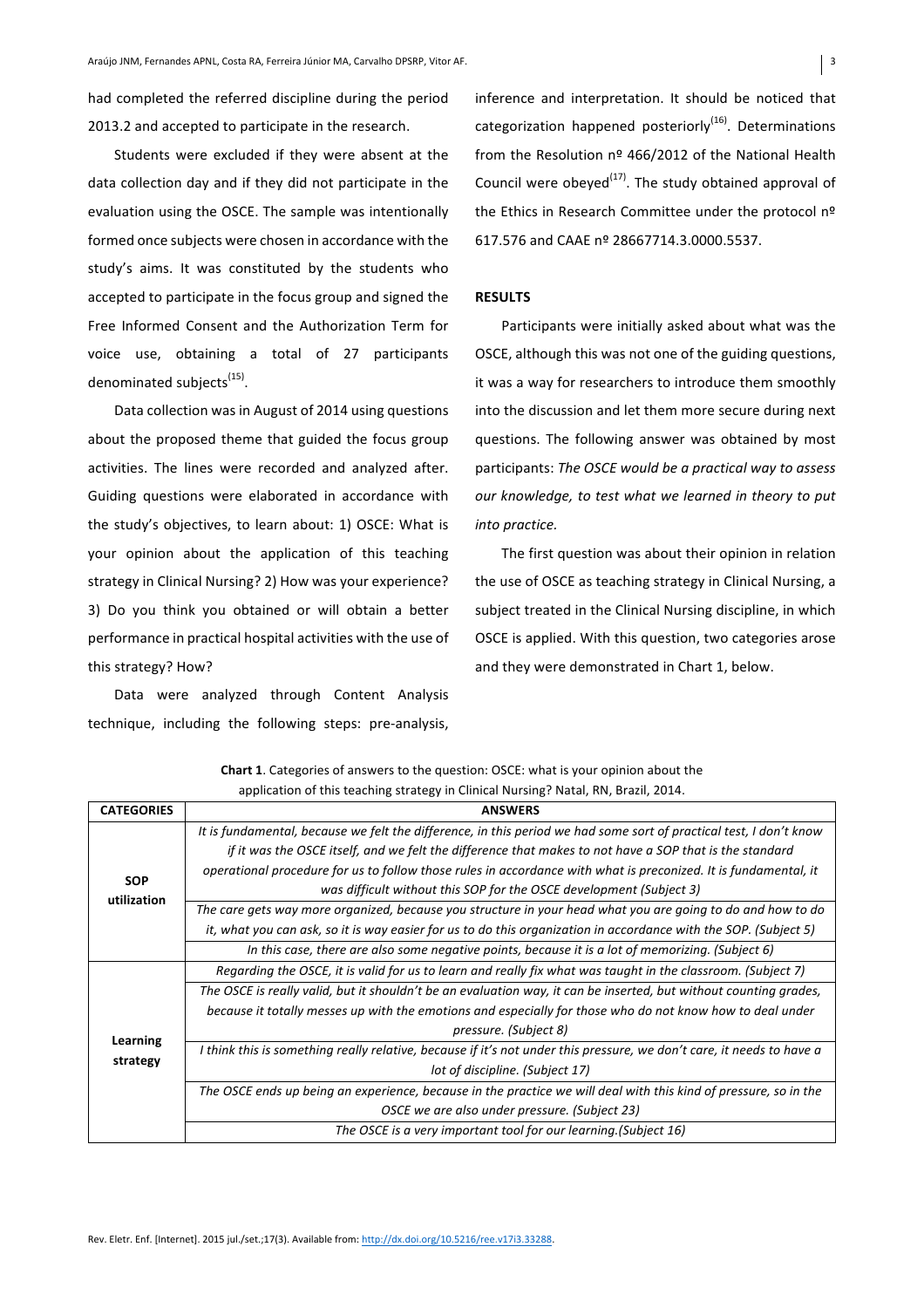The second question addressed participant's experience with the use of this teaching strategy. At the moment, students were really expressive and specially demonstrated the feelings observed during the discipline evaluation with the OSCE use. Three categories emerged from this question, demonstrated in Chart 2.

| <b>CATEGORIES</b>    | <b>ANSWERS</b>                                                                                         |
|----------------------|--------------------------------------------------------------------------------------------------------|
|                      | Anxiety, jitters, fear. (Subject 9)                                                                    |
| <b>Main feelings</b> | Frustration, cry, deception. But this is something that quides us during practice. We have to see the  |
|                      | two sides. (Subject 10)                                                                                |
|                      | It was a very valid experience mainly for us to don't get in the practice knowing nothing, without     |
|                      | doing any procedure. So I think it was valid in all aspects. (Subject 3)                               |
| Valid experience     | And I think it is also important, because although you get really nervous, but it is the first contact |
|                      | that you have, there, you can be making mistakes and this helps for when you are assisting the         |
|                      | patient, because you are going to have your needs fulfilled at the OSCE. (Subject 14)                  |
|                      | Maybe it would be interesting in evaluations, not having the teacher assessing, but unknown people     |
|                      | that could evaluate you as well as a professor. (Subject 13)                                           |
|                      | You study, you know the sequence and all, but as she said, because it is worth grading, because the    |
|                      | teacher is there looking at you, I think that because they are there in that moment, I think this is   |
| Assessment method    | what affects more. (Subject 11)                                                                        |
|                      | You get so worried about the time, study at home, time yourself and when you get here (assessment      |
|                      | place) you had already forgotten everything. Then when you walk in the room and face the               |
|                      | teachers, then is when you really don't remember anything. (Subject 12)                                |
|                      | I think that for being an evaluation way, ends up disturbing. (Subject 16)                             |

The third and last question was about the acquisition of a better development in practical hospital activities using this strategy. All focus group participants answered "*yes*". From this guiding question, two categories emerged in accordance with Chart 3.

| <b>CATEGORIES</b>               | <b>ANSWERS</b>                                                                                                     |
|---------------------------------|--------------------------------------------------------------------------------------------------------------------|
|                                 | Certainly, because you are studying, learn with mistakes and when gets to the practice, I will remember            |
| Learning with                   | everything that I've been through, everything that I've studied. (Subject 21)                                      |
| mistakes                        | The mistakes done there at the OSCE, we fix so that in an opportune moment when we can't make mistakes,            |
|                                 | we can remember. (Subject 4)                                                                                       |
| Similarity with<br>the practice | At the OSCE, we dealt with situations where the teacher put himself as the patient, so he could change some        |
|                                 | aspects, and we see this a lot in the practice, the person is too dynamic, we are not going to deal with           |
|                                 | something programmed. (Subject 17)                                                                                 |
|                                 | In the internship, I've got a situation similar to the one addressed at the OSCE, then I considered what I've      |
|                                 | seen at the OSCE, and it helped me a lot, because you create a sequence in your head. (Subject 7)                  |
|                                 | That's why I also think we shouldn't talk bad about memorizing, because the procedure, wanting it or not,          |
|                                 | follows a pattern, it really follows a sequence. (Subject 24)                                                      |
|                                 | One of the most valid things about the OSCE, is that when we go to the practice, because the fear is of dealing    |
|                                 | with a situation, but not knowing how to organize, not knowing what is going to be imposed to us, and at the       |
|                                 | OSCE, although it is a simulated situation, we are seeing how it is going to be in practice, we know how to        |
|                                 | impose ourselves in a situation. This, for me, is one of the most positive points in relation to OSCE (Subject 19) |
|                                 | And also we have to see the future, because in the future we will work in some place, and those places have        |
|                                 | their protocols and we should follow them, so if we already have it structured in our head this academic           |
|                                 | experience, it will be way more easy for when we get there and be able to also remember or organize in             |
|                                 | accordance with the institution that we will work at. (Subject 21)                                                 |

Chart 3. Categories of answers about the question: Do you think you obtained or will obtain a better performance in practical hospital activities with the use of this strategy? How? Natal, RN, Brazil, 2014.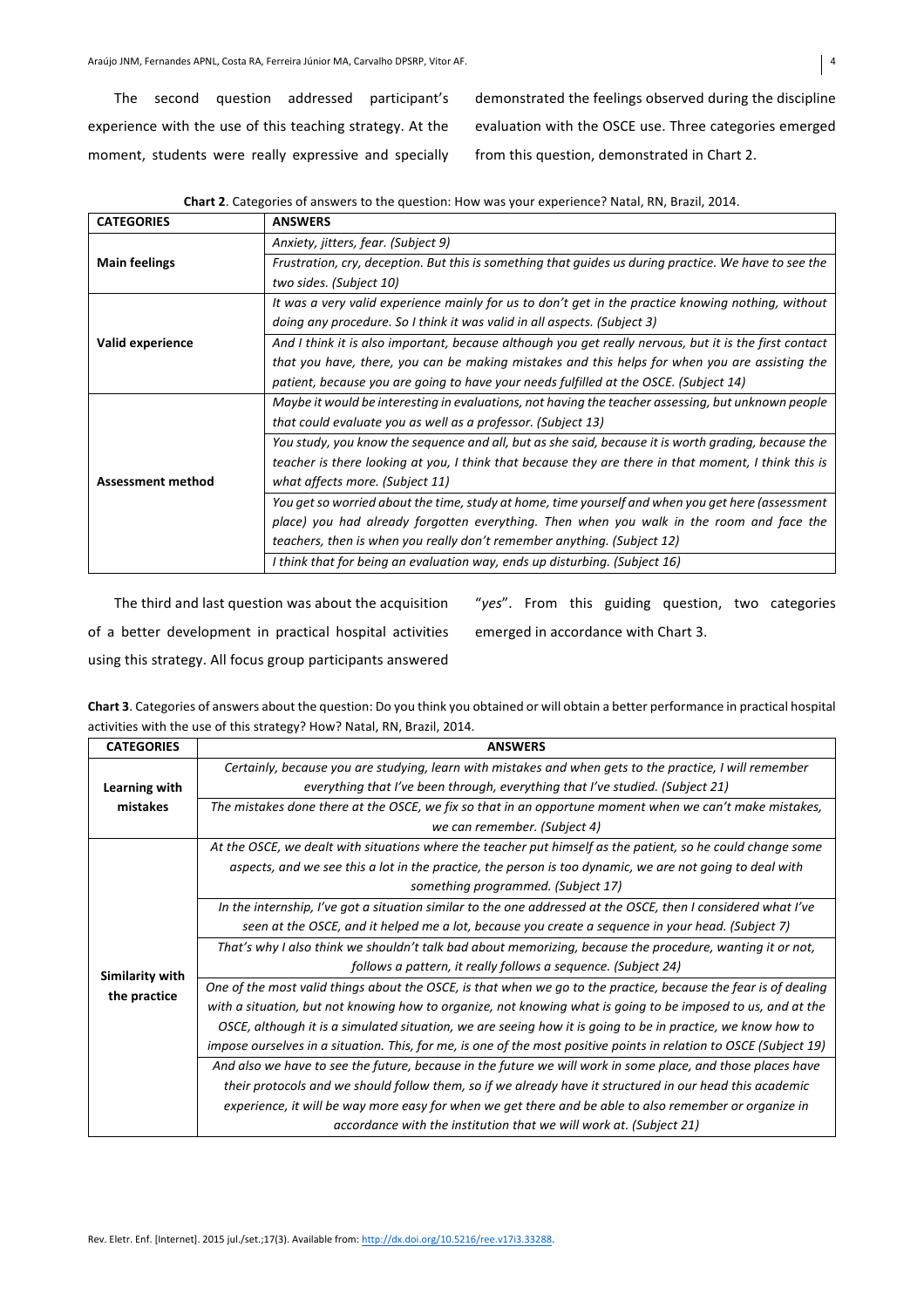### **DISCUSSION**

Concerning the student's first line about what would be the OSCE, an experience report confirmed that this method is a tool to measure clinical competencies with the use of standard procedures and patients. It is considered of extreme importance by students to enter the practice fields, once it assists them to develop indispensable abilities for clinical attention<sup>(3)</sup>.

According with Chart 1, with the first question emerged two categories; the first was about the **SOP** utilization which obtained positive and negative points. About that, another study<sup>(18)</sup> describes the SOP objective as to clarify doubts, standardize execution of actions and to guide in accordance with norms of each institution, which should be used and followed by all in a uniformed way. Besides, it describes each step to promote an adequate performance<sup>(18-19)</sup>.

According with authors of a study about the point of view on the SOPs importance for clinical research, this instrument should be developed by a specific team, determined for this reason, and can assess and validate the procedures or to hire a group with this purpose<sup>(19)</sup>.

SOPs are important resources in health practice, as it helps to summarize information in accordance with a concise structure and develop an improvement in the practical environment<sup> $(18)$ </sup>. Because it is a tool that follows a sequential pattern, it can arise some negative points with this methodological instrument, as the "memorizing" fact, reported by few students, as it is a moment when they will be evaluated, thus, creating apprehension, although, this is really relative in accordance with each student's opinion, it could be observed by a minority.

Majority of students listed the SOP as a positive way to be used at the OSCE, related to this information, authors of a bibliographical study with integrative analysis reported POP as an essential tool in the health field<sup>(14)</sup>.

According to Chart 2, the second category of the first question addressed the *learning* strategy as of extreme importance to improve learning. Regarding this category, authors of a theoretical reflection refer that those practical activities simulated in a laboratory is an essential space for learning, because besides facilitating it, it influences students to keep learning, it also develops creativity and sensibility, and other indispensable aspects in teaching and learning $^{(20)}$ .

In addition, it is considered an improvement factor in professional development, once the simulation does not offer risks or discomfort to patients. From all teaching strategies, the ones that guarantee practical training and acquisition of abilities are pointed as essential $(20)$ . The OSCE reproduce real actions that a professional should execute in a determined clinical situation<sup>(21)</sup>.

Consonant with such perception, another research<sup>(3)</sup> describes the OSCE as an evaluation tool as well as an education activity, as it helps students to develop abilities needed during clinical attention and helps to identify gaps in the teaching-learning process.

With the second guiding question, three categories were created. The first addressed the **main feelings** expressed by students during evaluation. Students reported feeling "anxiety, jitters, fear, frustration, cry and delusion", but they agreed that it was something that guided practice. In favor of that, a cross-sectional study about the objective structured clinical evaluation as a method to assess undergraduate students in respiratory physiotherapy, comments the OSCE as the most stressful kind of exam for students, and stress can adversely affect performance $^{(12)}$ . Also, other authors refers that besides stress, application of OSCE is also associated with jitters and anxiety<sup>(7,22)</sup>. These feelings can be caused as it could be the first time students were exposed to this evaluation method $^{(23)}$ .

However, it becomes important to point out that those referred feelings in the evaluation moment are decreased during practice in health establishments and this is one of the main objectives when using the OSCE. In consonance with such assertive, another study $(11)$ confirms that laboratory simulations reduce fear and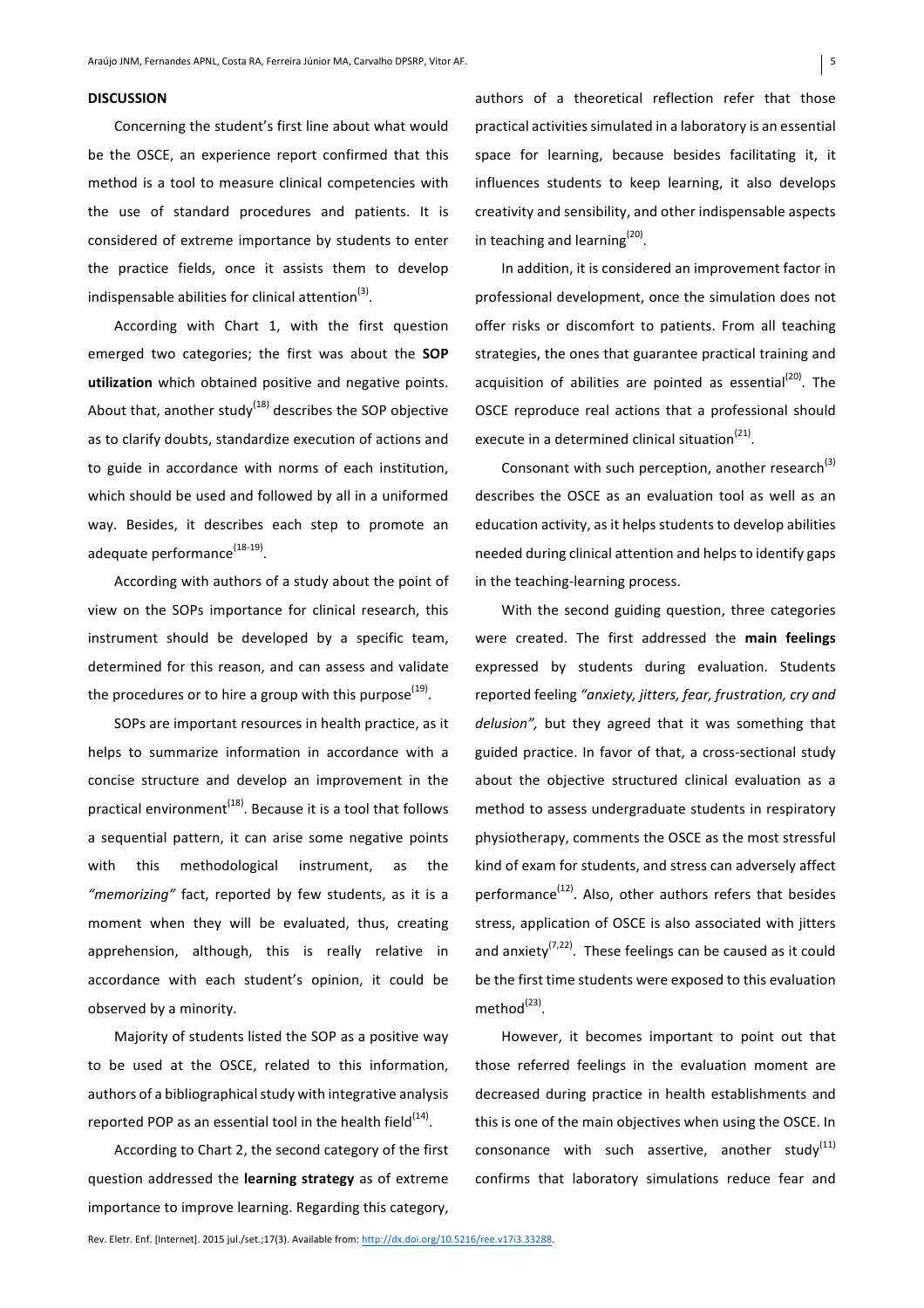insecurity in students when they go to practice, besides learning facilitation.

It is worth noticing that although stress and anxiety negatively affect student's performance, these feelings can reflect stress experienced in a real case, thus, this difficulty can increase the validity of OSCE use as teaching strategy<sup>(8)</sup>.

Other category from the second question demonstrated by a part of students that OSCE is a valid **experience** for practice. Facing this affirmation, a study<sup>(20)</sup> revealed that previous contact with simulated real experiences is extremely important for the development of abilities, with the intention to acquire safety and decrease tension during procedures with the client. Thus, the student acquires abilities before caring for patients in practice at a health establishment.

The same way, other authors identified that most students referred the OSCE tests as a broad field of knowledge and abilities and that, helps to identify gaps in need to be improved during learning. A large number of participants evaluated the OSCE as a valuable practical experience for the acquisition of knowledge, analogous to the elaborated study<sup>(5,24)</sup>.

The third category from the second question included that because it is an **assessment method**, it was negative in performance; the presence of a professor in the moment of assessment is believed to create feelings of fear, jitters and anxiety in students, which are decisive in their performance, as discussed in the first category of the second question.

Coherent with this category, other authors explain the presence of a teacher in the moment of the OSCE presents disadvantages, which can be attenuated, once it can difficult student's performance in the simulation of clinical attention. However, if the professor keeps an egalitarian relationship of criticism and compliments with the student, he can facilitate and stimulate the teachinglearning process $^{(3)}$ .

In counterpoint, another study<sup>(21)</sup> refers the OSCE as being an efficacious way to assess clinical competencies of many health professionals. One of the OSCE main advantages pointed out is the possibility to connect a group of essential competencies with diverse simulated clinical situations, in a way to allow measurement of certain competencies. This suggests that OSCE can be considered a "golden standard" to assess future health professionals. 

In accordance with Chart 3, we could observe that with interpretation of the third guiding question, two categories were identified. The first category from this question demonstrated the advantage of using this method due to the fact that students can learn with **mistakes**. In relation to it, a study<sup>(3)</sup> expose that when using this strategy, the student can make mistakes without generating harms to the real patient, once they can modify them. When a mistake is identified, measurements are done with the intention to avoid it to happen again. 

Another author comments the use of laboratory simulation assessed as an important improvement factor in the professional role, as it offers the possibility to learn with errors. The same way, another advantage is in decreasing iatrogenic errors to real patients<sup>(20)</sup>.

The second category of this question showed the similarity with practice as being important during performance of activities in real fields. Authors of a study about the evolution of medical students competencies demonstrated that problems addressed in the OSCE are those in which students commonly find in a health establishment. Standard patients typically have general complaints, although some can present problems related to emergency conditions<sup>(25)</sup>.

Concomitant, there are many advantages to laboratory simulations, within them is the student having possibility to train and repeat as many times needed clinical situations in order to acquire safety and ability during hospital practices $^{(20)}$ .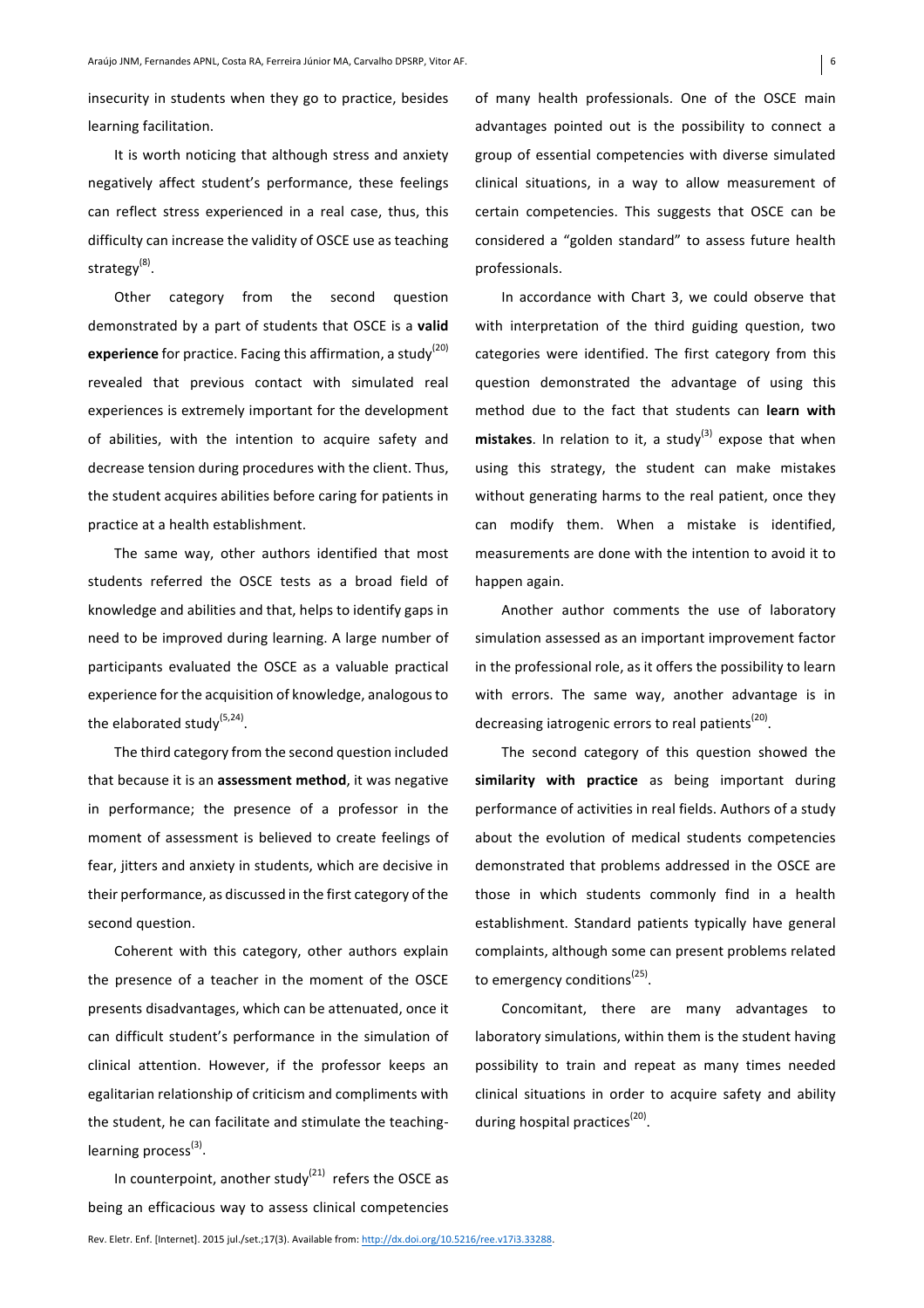### **CONCLUSION**

Thus, in accordance with student's evaluations, the OSCE constituted an assessment and especially educative strategy of great importance in the dynamic process of teaching-learning. 

It is noteworthy the use of this strategy presenting positive and negative points. Thus, it is observed in the lines that advantages excel when compared to the small number of negative aspects. From negative points, the main feelings and the assessment method are highlighted. Within the positive aspects, the utilization of SOP, the learning strategy, the valid experience, to learn with mistakes and the similarity with the practice, were pointed by majority of students as of extreme importance before their arrival to practical fields and for acquisition and development of health knowledge with emphasis in nursing. 

Thus, we suggest to use this method in other disciplines and other courses, especially in the health field, generating training for professionals to become more enabled and capable for practice and to assist clients with quality.

# **REFERENCES**

1. Illesca P. M, Cabezas G. M, Romo P. MT, Díaz R. P. Opinión de estudiantes de enfermería sobre el examen clínico objetivo estructurado. Cienc. enferm. [Internet]. 2012 [cited 2015 sep 30];XVIII(1):99-109. Available from:

#### http://dx.doi.org/10.4067/S0717-95532012000100010.

2. Braccialli LAD, Oliveira MAC. Conceptions of performance evaluation in a competence-centered curriculum. Rev Esc Enferm USP [Internet]. 2011 [cited 2015 sep 30];45(5):1221-8. Available from: http://dx.doi.org/10.1590/S0080-

# 62342011000500027.

3. Galato D, Alano GM, França TF, Vieira AC. Exame clínico objetivo estruturado (ECOE): uma experiência de ensino por meio de simulação do atendimento farmacêutico. Interface (Botucatu) [Internet]. 2011 [cited 2015 sep 30];15(36):309-20. Available from: http://dx.doi.org/10.1590/S1414-32832010005000032.

4. Turner JL, Dankoski ME. Objective Structured Clinical Exams: A Critical Review. Fam Med [Internet]. 2008 [cited 2015 sep 30];40(8):574-8. Disponível: 

# http://www.stfm.org/FamilyMedicine/Vol40Issue8/Turner574.

5. Selim AA, Ramadan FH, El-Gueneidy MM, Gaafer MM. Using Objective Structured Clinical Examination (OSCE) in undergraduate psychiatric nursing education: is it reliable and valid? Nurse Educ Today [Internet]. 2012 [cited 2015 sep 30];32(3):283-8. Disponível: 

#### http://dx.doi.org/10.1016/j.nedt.2011.04.006.

6. Furlong E, Fox P, Lavin M, Collins R. Oncology nursing students' views of a modified OSCE. Eur J Oncol Nurs [Internet]. 2005 [cited 2015 sep 30];9(4):351-9. Available from: http://dx.doi.org/10.1016/j.ejon.2005.03.001.

7. Muldoon K, Biesty L, Smith V. 'I found the OSCE very stressful': student midwives' attitudes towards an objective structured clinical examination (OSCE). Nurse Educ Today [Internet]. 2014 [cited 2015 sep 30]:34(3):468-73. Available from: http://dx.doi.org/10.1016/j.nedt.2013.04.022.

8. Paul F. An exploration of student nurses' thoughts and experiences of using a video-recording to assess their

performance of cardiopulmonary resuscitation (CPR) during a mock objective structured clinical examination (OSCE). Nurse Educ Pract [Internet]. 2010 [cited 2015 sep 30];10(5):285-90. Available from: http://dx.doi.org/10.1016/j.nepr.2010.01.004. 9. Bowling AM. The effect of simulation on skill performance: a need for change in pediatric nursing education. J Pediatr Nurs [Internet]. 2015 [cited 2015 sep 30];30(3):439-46. Available from: http://dx.doi.org/10.1016/j.pedn.2014.12.010. 10. Santos IS, Vieira JE, Nunes MPT. Length of internship influences performance on Medical Residency exam. Rev Assoc Med Bras [Internet]. 2009 [cited 2015 sep 30];55(6):744-8. Available from: http://dx.doi.org/10.1590/S0104-42302009000600021.

11. Mazzoni CJ, Moraes MAA. A avaliação prática estruturada de habilidades clínicas na Famema: fundamentos para construção e aplicação. Revista Gestão Universitária [Internet]. 2006 [cited 2015 sep 30]. Available from:

http://gestaouniversitaria.com.br/artigos/a-avaliacao-praticaestruturada-de-habilidades-clinicas-na-famema-fundamentospara-construcao-e-aplicacao.

12. Medeiros SB, Pereira CDFD, Tourinho FSV, Fernandes LGG, Santos VEP. Exame clínico objetivo estruturado: reflexões sob um olhar da enfermagem. Cogitare Enferm [Internet]. 2014 [cited 2015 sep 30];19(1):170-3. Available from:

#### http://dx.doi.org/10.5380/ce.v19i1.35977.

13. Gamboa-Salcedo T, Martínez-Viniegra N, Peña-Alonso YR, Pacheco-Ríos A, García-Durán R, Sánchez-Medina J. Examen Clínico Objetivo Estructurado como instrumento para evaluar la competencia clínica en Pediatría. Estudio piloto. Bol. Med. Hosp. Infant. Mex. [Internet]. 2011 [cited 2015 sep 30];68(3):184-92. Available from:

# http://www.scielo.org.mx/scielo.php?script=sci\_arttext&pid=S 1665-11462011000300003&lng=es.

14. Santos AP, Vanderley TS, Brasileiro ME. Implementação da Sistematização de Assistência de Enfermagem em Parada Cardiorrespiratória na sala de emergência. Revista Eletrônica de Enfermagem do Centro de Estudos de Enfermagem e Nutrição [Internet]. 2012 [cited 2015 sep 30];3(3):1-